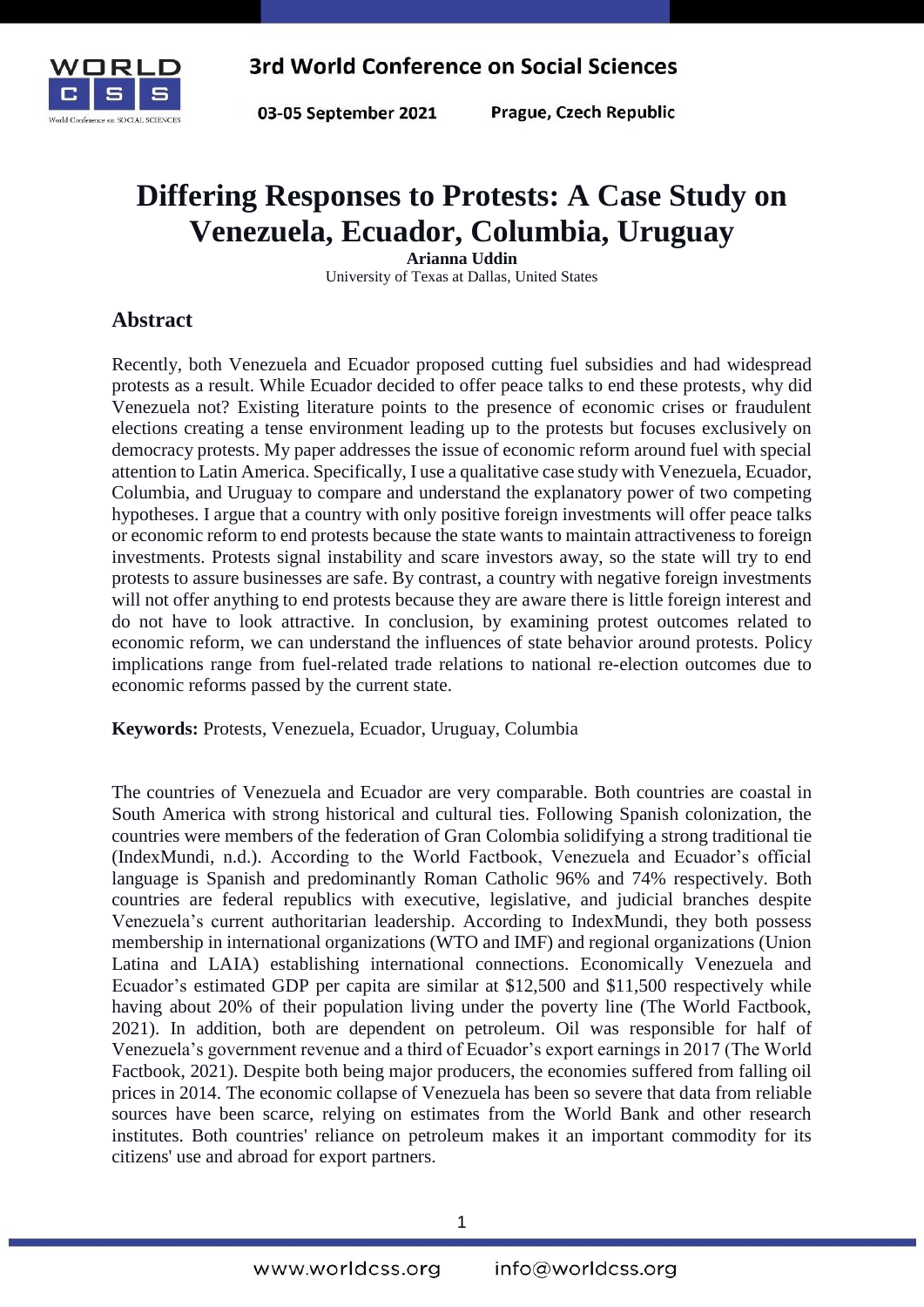

03-05 September 2021

Prague, Czech Republic

This became extremely relevant in 2019 when Ecuadorian president Lenin Moreno proposed to end fuel subsidies that had been in place for over 40 years (Arnold, 2019). This proposal would increase fuel prices for Ecuadorian citizens to increase social program spending. In response, mass protests arose with 2 weeks of riots and thousands arrested and injured (Chappell, 2019). Similarly, in 2018 Venezuelan President Nicolas Maduro proposed raising fuel prices after decades of fuel subsidies. This proposal was postponed until 2020 due to issues with the creation and implementation of the "Fatherland ID" meant to curb fuel smuggling (BBC, 2019). In 2020 Maduro's proposal came into effect shifting fuel for Venezuelans from the cheapest to the most expensive in the world (Ramirez & Nava, 2020). According to the Venezuelan Observatory of Social Conflict, over 100 protests and at least 50 arrests had occurred in 19 states to demand fuel and other necessities.

The difference lies in the government's response to these protests against changes to fuel subsidies. President Moreno and the Ecuadorian government offered peace talks to end the protests by reinstating fuel subsidies (Arnold, 2019). President Maduro did not offer anything and Venezuelan protests continued. This difference has led to the question of "While the protests in Venezuela continued, why were the protests of Ecuador offered reform? More generally, why do some countries allow protests to continue while others do not?"

My research is formed to question why and how similar states' behavior changes when choosing between its citizens and most important commodities. It explores the possible political and economic factors affecting a state's decision. Leaders must appease their citizens to maintain political peace while balancing the delicate economic state. Protests are a way for citizens to show their government they are displeased and enact some kind of change. By studying governments' responses to such protests, we can better understand the weight some economic policies have and which groups are most impacted. Lasting effects will include reelection results and relationships with export partners. According to the U.S. EIA, the United States is the largest export trader for both countries having lasting implications for the oil supply. This information is useful outside of the countries as well. International organizations and other countries are also privy to this kind of data so they can determine what kind of relationship they want to continue with regimes and what stance they publicly want to take. Sanctions, peacekeeping missions, and condemnations are all important political and economic motions that serve these bodies. The answer to these questions serves a variety of needs all serving actors on what their next course of action should be.

## **Existing Literature**

One possible explanation for this disparity in protests is the presence of an economic crisis. This approach assumes economic crises spark mass protests (Haggard and Kaufman, 1995) rather than its sturdier economic counterparts. It also assumes that a protest is defined as "one or more rallies that are separated by no more than three months and that have the same target, demands, and organizers" (Brancati, 2016). The causal mechanism is as follows. When a country experiences an economic crisis, especially hyperinflation, it undermines the relationship between the ruler and constituents (Haggard and Kaufman, 1995). Constituents no longer trust the ruler to manage the state effectively leading to the dissatisfactory sentiment with the government, support for the opposition, and more chances to mobilize supporters against the government (Haggard and Kaufman, 1995). Therefore, constituents are unlikely to agree with economic reform or policy proposals during this time, especially if they do not benefit from it. In response to these reforms or policies, protests will begin in addition to riots and street demonstrations. Because of the economic state of the nation, the ruler has no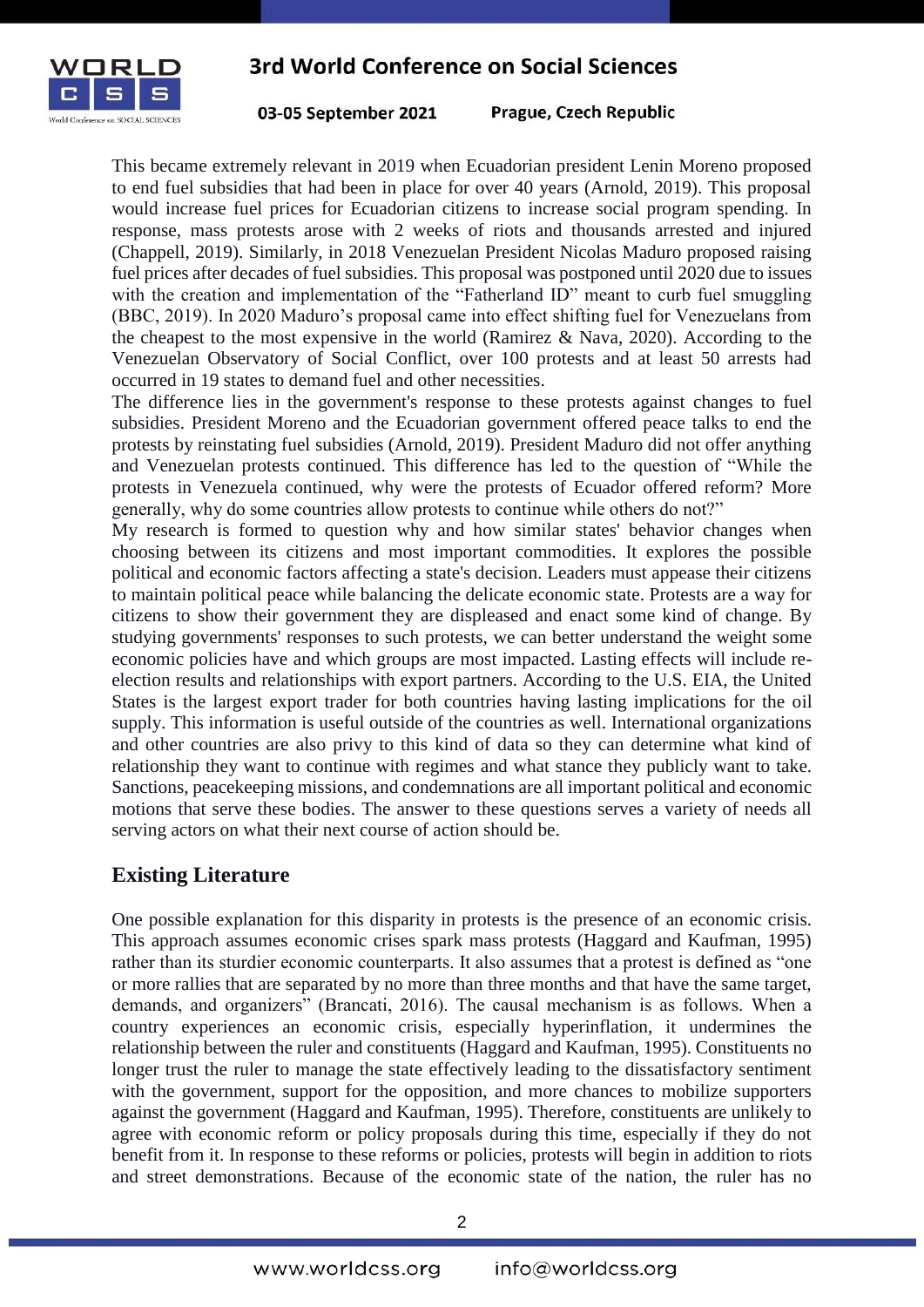

Prague, Czech Republic 03-05 September 2021

alternative to the policy, and protests will continue. Economic crises hurt the state and its citizens; citizens are hurt further by the cutting of fuel subsidies. Protests will occur in a response and the government will not offer anything because it is redirecting funds to combat the economic state.

Another possible explanation for this question is the presence of fraudulent presidential elections. This approach assumes fraudulent elections will lead to continued protests rather than just ones. It also assumes elections serve as focal points, or a center, which allow for mobilization of protests (Knutsen, Nygård, Wig, 2016). The causal mechanism is as follows. If an election is fraudulent, protestors will arise to emphasize disdain and lack of popular legitimacy (Sato and Wahman, 2019). Fraudulent elections indicate a weakness in the government and that increases a citizens' willingness to participate in protests (Thompson, 2005). Therefore, when policies or reforms passed under this administration that the public does not approve of come to light, the public will be more comfortable participating in continued protests. The ruler will not offer anything to protestors because after the short-term instability of the election, the ruler is set to have long-term stability (Knutsen, Nygård, Wig, 2016). The ruler has no incentive to appease protestors. Without the election posing as a focal point, we cannot ensure protestors would feel as secure protesting. If a country has had fraudulent presidential elections many citizens are unhappy with the regime. Therefore, by cutting fuel subsidies and increasing the everyday costs, the constituents will express their disapproval. Protests will occur as a result and the government will not offer anything because it knows they are likely to have long-term regime stability.

#### **Theory**

I propose my original explanation for the continuation of protests in these states. I hypothesize that if a country has positive foreign investments, they will make an offer to protestors because they are concerned with looking/maintaining attractiveness to foreigners while a country with negative foreign investments has no one to be attractive for therefore they will let protests continue. The causal mechanism is as follows. If a state experiences negative foreign investment it indicates there is little foreign interest in that country. Because of this low interest and presence, the state is free to behave and operate as they please. Therefore, when protests arise the state is not concerned about how it looks to foreign investors and will not take into account investment attractiveness. The state will not offer anything to protestors. If a state has positive investments, it will make an offer to protestors to maintain investment attractiveness and assure investors of its stability. A country with low foreign interest will not stop protests to attract foreign investments because negotiations with protestors and other potential costs do not guarantee a stream of investments. In addition, investors are more likely to bring their businesses where the climate has been proven attractive for others. Drawing off of Brancati (2016), I define protests as more than one rally within three months that have the same target, demands, and organizers.

This can be seen through a timeline in Venezuela. The country experienced a negative FDI inflow of 68 million (2017) just before the proposal of slashing fuel subsidies in 2018. Due to technical issues with the Fatherland ID, the slashing was postponed until 2020 which triggered protests. The presence of negative foreign investment indicated the Venezuelan economy has little to worry about foreign interest and therefore, does not have to worry about looking attractive in the face of protests. Therefore, the government will foresee continued protests.

Ecuador experienced only positive FDI inflow before and during the 2019 protests against austerity measures, including the slashing of fuel subsidies. The Ecuadorian government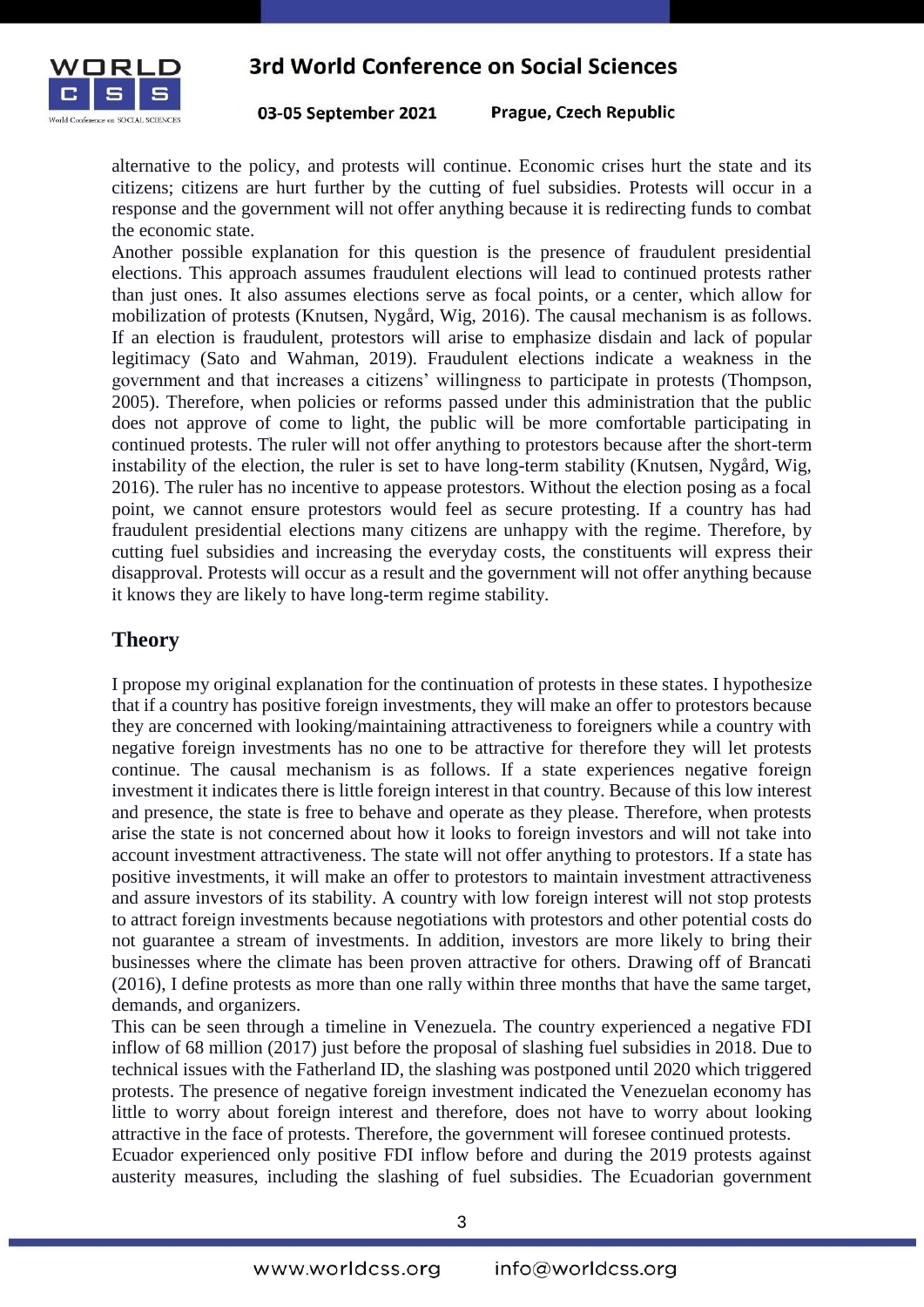

03-05 September 2021

Prague, Czech Republic

offered reform in canceling austerity proposals partly through a "\$4.2 billion [package] from the International Monetary Fund to prop up Ecuador's government and economy" (Arnold, 2019). Their positive FDI inflow is important to the end of protests because they have foreign interests at stake and will go to lengths to assure the stability of foreign investments.

## **Research Design**

The following is my introduction of a research design to best explain variation in protests. A statistical analysis method would not be a viable choice because my research is looking into the explanatory value in the question. While this method could provide an answer, it would lack the "why" component I am looking to explore. A game theory approach is attractive to protests because it allows for observation and replication of interactions. However, this would not be the ideal choice for this study because every instance of protests does not have the same number of players nor will they have the same payoffs in every scenario. Lastly, an experimental study through a survey or questionnaire is a possible avenue to observe the nature of protests. However, it would be hard to contact and incentivize anyone other than university students or faculty. Because the variable is protest, I would want to survey protestors from different countries. Language barriers, limited face-to-face interactions, and lack of funding are just some of the limitations to the experiment. A qualitative case study, however, would allow me to observe actions over some time and measure the result at the end. I have the flexibility to incorporate empirical evidence and numerical figures which allow me to follow the evidence no matter what form it comes in. To test my hypothesis, I believe a qualitative case study is the best option to test my design.

Existing hypotheses identify that an economic crisis and fraudulent elections will mobilize protestors. I find the first hypothesis to be the better argument since the variable is easier to identify inside and outside of this case study. The connection between economic crises is more causal to protests while fraudulent elections face more factors. In addition, differentiating between election protests and policy protests posed more logistic issues than the first hypothesis. The possible subjective nature of identifying this problem can pose problems further in the design. Therefore, this lack of assurance is why I have chosen the first hypothesis. The two independent variables that correspond to the first and third hypotheses are economic crises and foreign investments. The time period I will be examining will be from 2016 to 2020 because it contains investment movement and the fluctuation of the economy. In addition, it provides an adequate period to observe whether or not protests continued. If I were to go back further in time it could distort the connection between the independent and dependent variable. If I were to include 2021 and onward, I would be unable to find verified investments.

To operationalize the first independent variable, I will utilize income inequality. According to the U.S. Congress, Joint Economic Committee, and the Economic Policy Institute, income inequality is a contributor to economic crises. Although the Gini Index is the most widely used measure of income inequality, this data is unavailable for Venezuela. As a substitute, I will be using the Palma Ratio which divides the richest 10% from the bottom 40% of the population's income. However, only the bottom 50% is available so I will be changing 40% to 50% using data from the World Inequality Database. Therefore, instead of (richest 10%/bottom 40%) the ratio will be (richest 10%/bottom 50%). To operationalize the third independent variable, I will utilize FDI net inflow rates by observing if there are negative or positive inflow rates. I can observe yearly FDI net inflow rates of the units to note which have experienced negative or positive inflows during the timeframe. This is a valid way to measure foreign investments because it shows how attractive a country is to outside investors and why this attractiveness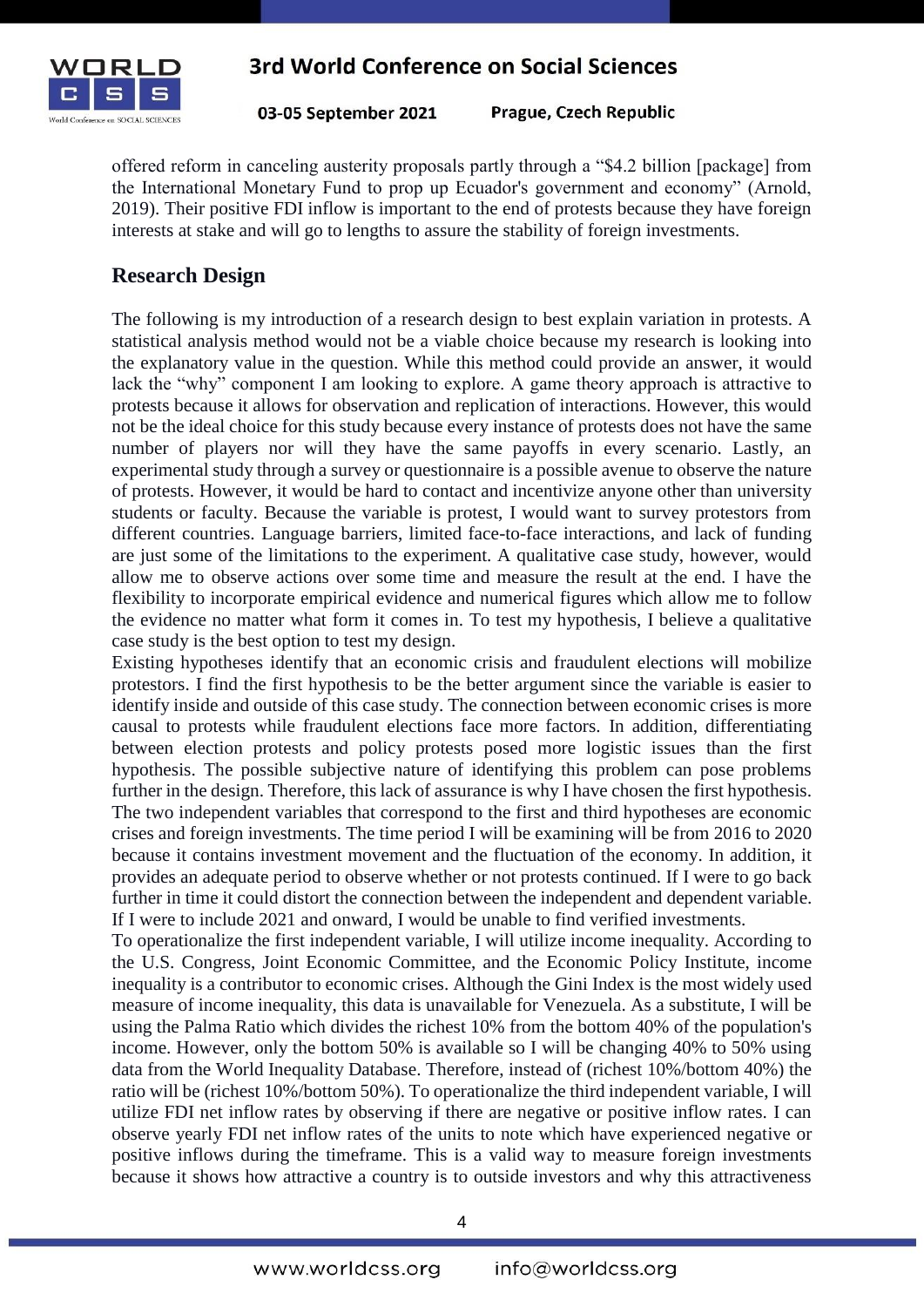

03-05 September 2021

Prague, Czech Republic

matters to governments. I choose FDI inflow over net FDI due to the lack of available data for Venezuela. FDIs can be used to explain the dependent variable because if a country is experiencing positive FDI inflow, then the country will want the flow to continue to a stable environment. The presence of protests scares and eventually harms future investors, so the government takes more steps to squash protests. However, if a country is experiencing a negative FDI inflow, they are less concerned about market attractiveness, and therefore are more likely to allow protests to continue. Negative FDI inflow can also signal a country to apply more attention to their economy which then decreases attention on protests. FDI data is readily available on the internet for most countries.

The four cases I have selected are Venezuela, Ecuador, Uruguay, and Columbia. The four countries listed have many similarities. All four identity as presidential republics; most with political instability stemming from the presidential office (Indexmundi). In addition, all have faced conflict from insurgent or paramilitary groups. The four countries were colonized by the Spanish -- with three of the four states once a part of the same geographical and cultural state of Gran Colombia -- and sit on the transit route for narcotics drugs (Indexmundi). Of course, there are differences between the four, such as Venezuela's government possessing authoritarian and democratic characteristics or differences in land size. Despite these differences, the states have much in common. The 2019 Columbian protests were for several reasons, including proposed austerity measures comparable to cutting subsidies in commodities such as fuel. These protests stretched over days with more than 250,000 protestors (BBC). Similarly, the 2018 protests of Uruguayan farmers were against fiscal policies that contributed to high costs of fuel directly impacting the rural sector (O'Boyle, 2019). For foreign investments, I will be using the 2016-2020 FDI inflow data to show any negative inflow before a protest provided by the World Bank and utilizing the Palma Ratio scoring during/before a protest year with data from the World Inequality Index.

Venezuela experienced a negative FDI inflow worth -68 million U.S. dollars in 2017 and an income inequality score of 3.82 in 2019 before the protests of 2020. Uruguay experienced a negative FDI inflow worth about -209 million U.S. dollars in 2016. Following this dip, the Uruguayan government faced the 2018 farmers protest and scored 2.36 on the income inequality ratio in 2018. Columbia presented a positive FDI inflow of around 11 billion U.S. dollars. During this same time period, the country experienced protests from 2019-2020 and an income inequality score of 4.05 in the latest report of 2018. Lastly, Ecuador experienced positive FDI inflow ranging from around 1.3 billion on the high end and 900 thousand on the low end. Ecuador received an income inequality score of 2.40 in 2019.

The following table is a result of the data explained.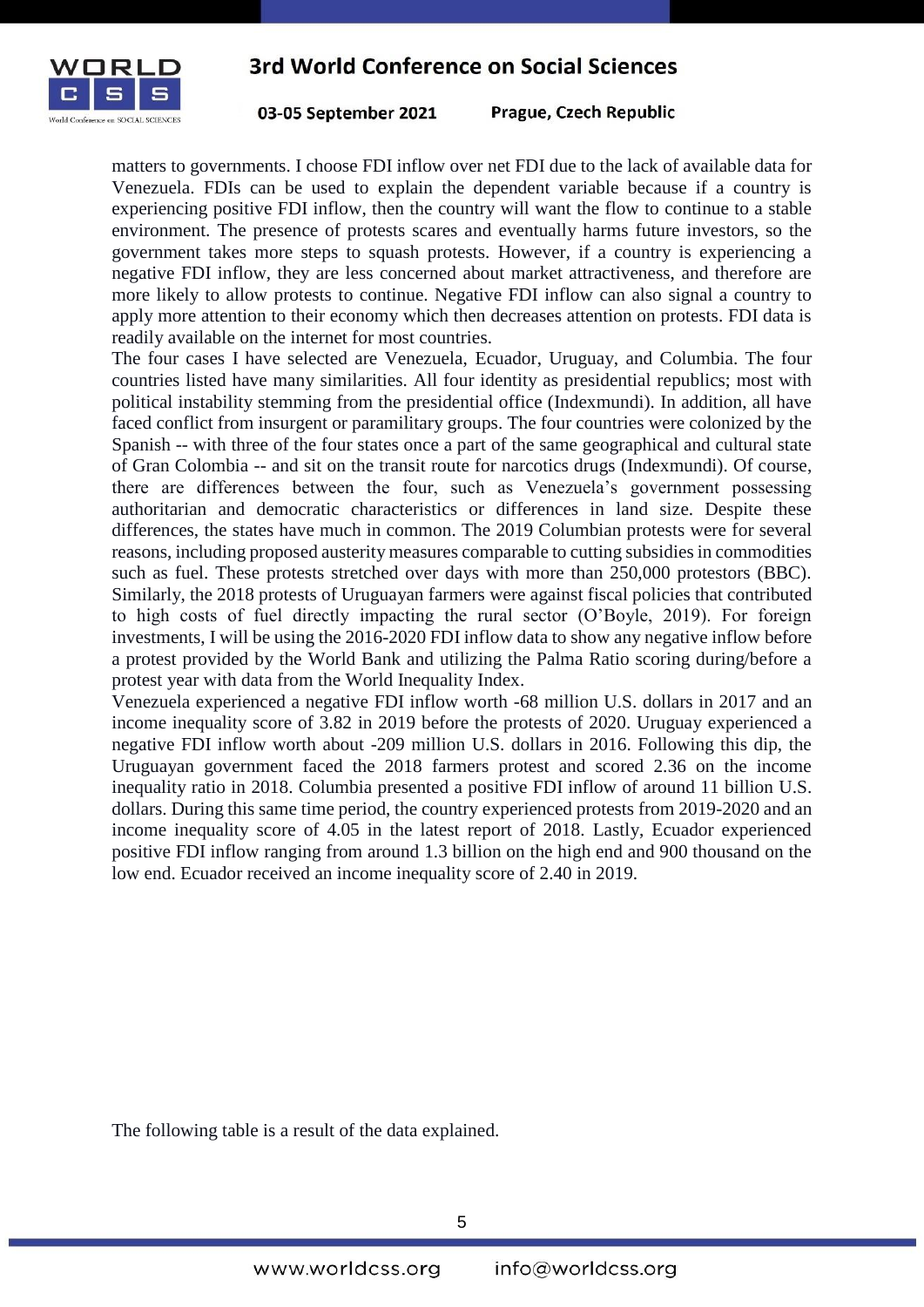

03-05 September 2021

Prague, Czech Republic

|                            | High<br><b>Income</b><br>Inequality | Low<br>Income<br>Inequality |
|----------------------------|-------------------------------------|-----------------------------|
| Positive FDI Inflow        | Columbia                            | Ecuador                     |
| <b>Negative FDI Inflow</b> | Venezuela                           | Uruguay                     |

The outcome variable, or the dependent variable, is the continuation of protest. Because protests are monitored by the media and other outlets, I cannot operationalize one specific variable. I intend to procure data from articles published by unbiased news outlets. Institutions that are focused on research and reporting, such as the United Nations or Human Rights Watch, are included in my intended sources as they provide reliable information. These organizations cover social, political, and economic topics pertaining to every nation, which ensures its ability to have reliable information for this study. These sources provide empirical value because they track and report actions, statements, and behaviors of states and the progression of protests. Therefore, I can use this information to trace the life of a protest. I can measure this by observing the results of peace talks, political and economic reform, and the appointment or removal of state leaders. If these observations were to occur, then I can infer protests will end. There is variation in my dependent variable because protests either continue or they do not continue. My observation of the measurement is a result of the independent variables of IV1 and IV3.

Because the nature of my evidence is empirical, there is more room for my evidence to be biased or inaccurate. I can mitigate, but not eliminate, the inaccuracies by choosing to incorporate evidence from reputable news outlets and avoid opinion pieces. No news outlet is completely unbiased, only more or less biased. Authors of newspaper articles are more likely to show bias than an author of a research paper but provide their reports much faster. Monitoring the statements and behaviors of actors also have drawbacks because there is never a guarantee that they will continue with their course of action. Utilizing fact-checking systems can be used to measure the credibility of such persons.

## **Findings**

The first hypothesis predicts that in comparing countries, those suffering from an economic crisis are more likely to have continued protests than those not suffering from a crisis. Under this hypothesis, Columbia and Venezuela with higher rates of income inequality are predicted to have continued protests while the ending in Ecuador and Uruguay. The third hypothesis predicts that negative foreign investments are more likely to have continued protests than positive foreign investments. Under this hypothesis, Venezuela and Uruguay are predicted to have continued protests while the ending in Ecuador and Columbia. To evaluate which hypothesis is more appropriate, I identify which protests were offered some kind of economic reform like reinstating fuel subsidies. Once offered economic reform, the demands of the protestors are satisfied and protests end. The table below reflects the outcome of protests in the four countries in the case study with Venezuela and Uruguay having continued protests and negative FDI inflow and Columbia and Ecuador ending protests and positive FDI inflow.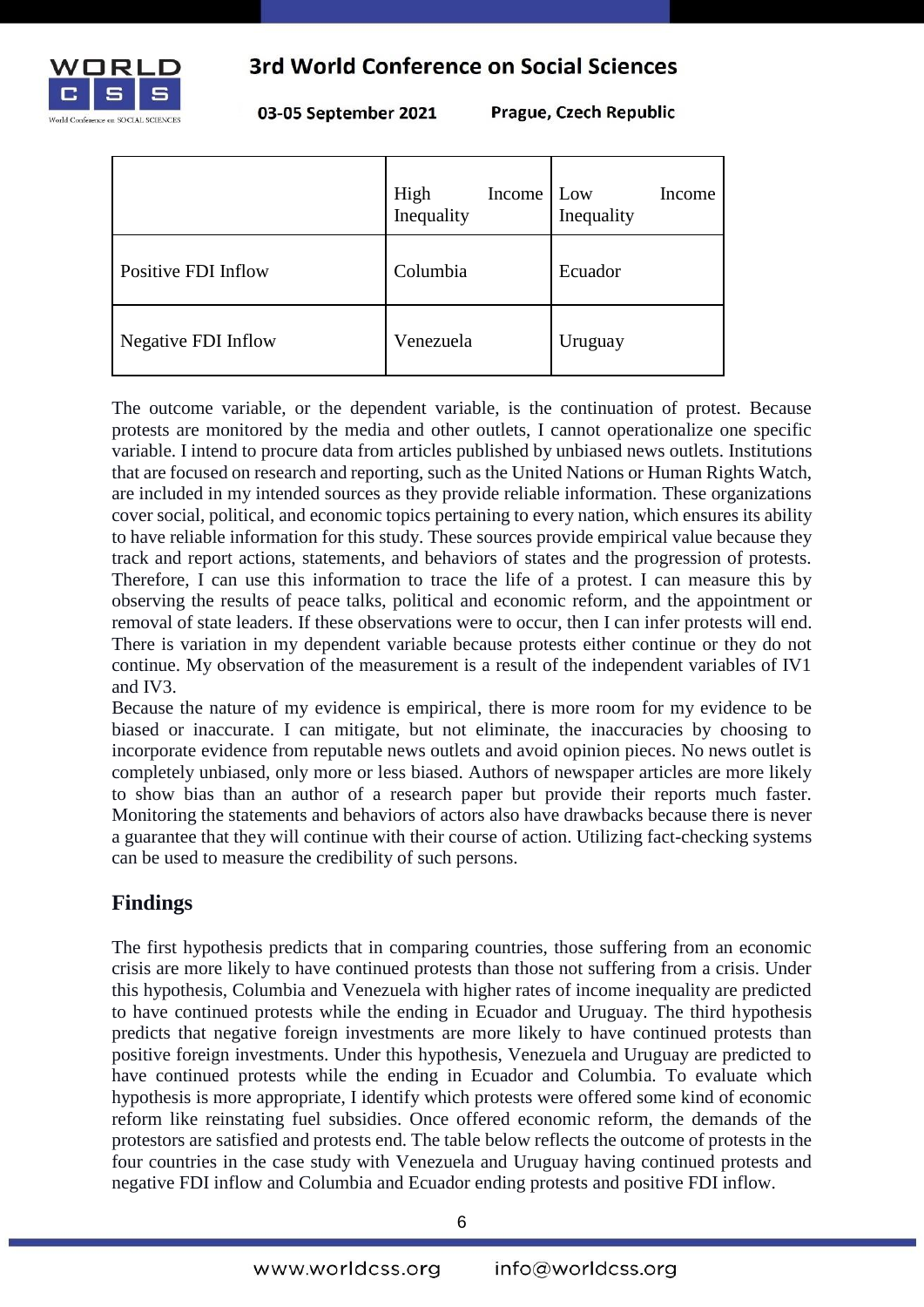

03-05 September 2021

Prague, Czech Republic

|                            | <b>High Income Inequality</b>    | Low Income Inequality           |
|----------------------------|----------------------------------|---------------------------------|
| Positive FDI Inflow        | Columbia (Discontinued Protests) | Ecuador (Discontinued Protests) |
| <b>Negative FDI Inflow</b> | Venezuela (Continued Protests)   | Uruguay (Continued Protests)    |

By observing the outcome in the table, I can conclude the third hypothesis on foreign investments is more convincing than the first hypothesis of economic crisis. An economic environment of positive foreign investments forced the governments of Ecuador and Columbia to offer reform because they have foreign interests at stake and will go to lengths to assure the stability of foreign investments. Alternatively, with negative foreign investment, there is little to worry about foreign interest and the government does not have to worry about looking attractive in the face of protests. Therefore, protests continue. The first hypothesis predicted Venezuelan protests would be offered reform because of high-income inequality indicating a weaning economic crisis that has not happened. Similarly, it predicted there would be continued protests in Columbia because of the lack of an economic crisis. However, the protestors were offered peace talks and ultimately ended. Therefore, foreign investments are a better explanation when referring to the continuation of protests. My observation based on the data presented above suggests hypothesis 3 is stronger than hypothesis 1. To show how the causal mechanism of the third hypothesis works I will trace the process in which foreign investments have shaped protests in Columbia and Venezuela. I choose these two cases because they are constant in terms of the first hypothesis and eliminate further possible variation.

I will attempt to explain the relationship between foreign investment and protests by studying tax reform and the supply of a commodity in both countries. The connection between foreign investments and protests can be seen through tax reform. Attractive tax rates are one of many qualities that can further foreign interest and investment in a country. Although Columbia has a positive FDI inflow, it is not one of the most sought-after countries to invest in. Concerning global investing, the World Bank has found Columbia to be one of the most open economies to foreign equity ownership in Latin America and the Caribbean (U.S. Department of State, 2020). Columbia has made strides to make their country attractive to foreign investment with Project Orange Economy- an economic move to shift away from oil to technology and seven years of exempt income tax rate for companies (Gomez, 2019). In addition, Columbia has signed treaties such as the U.K.–Andean Countries Trade Agreement which ensures trading relations with the U.K. after leaving the European Union (Gomez, 2019). This agreement protects a trade flow of £2.1 billion as well as the protection of several businesses and jobs. This agreement is important because it maintains a stream of cash investments and includes tax reforms such as amendments for intellectual property and tariffs. Investments with the U.K. and other nations are at risk when Columbia faces protests. Therefore, Columbia will offer peace talks to keep a positive FDI inflow and further develop their economy. Despite being a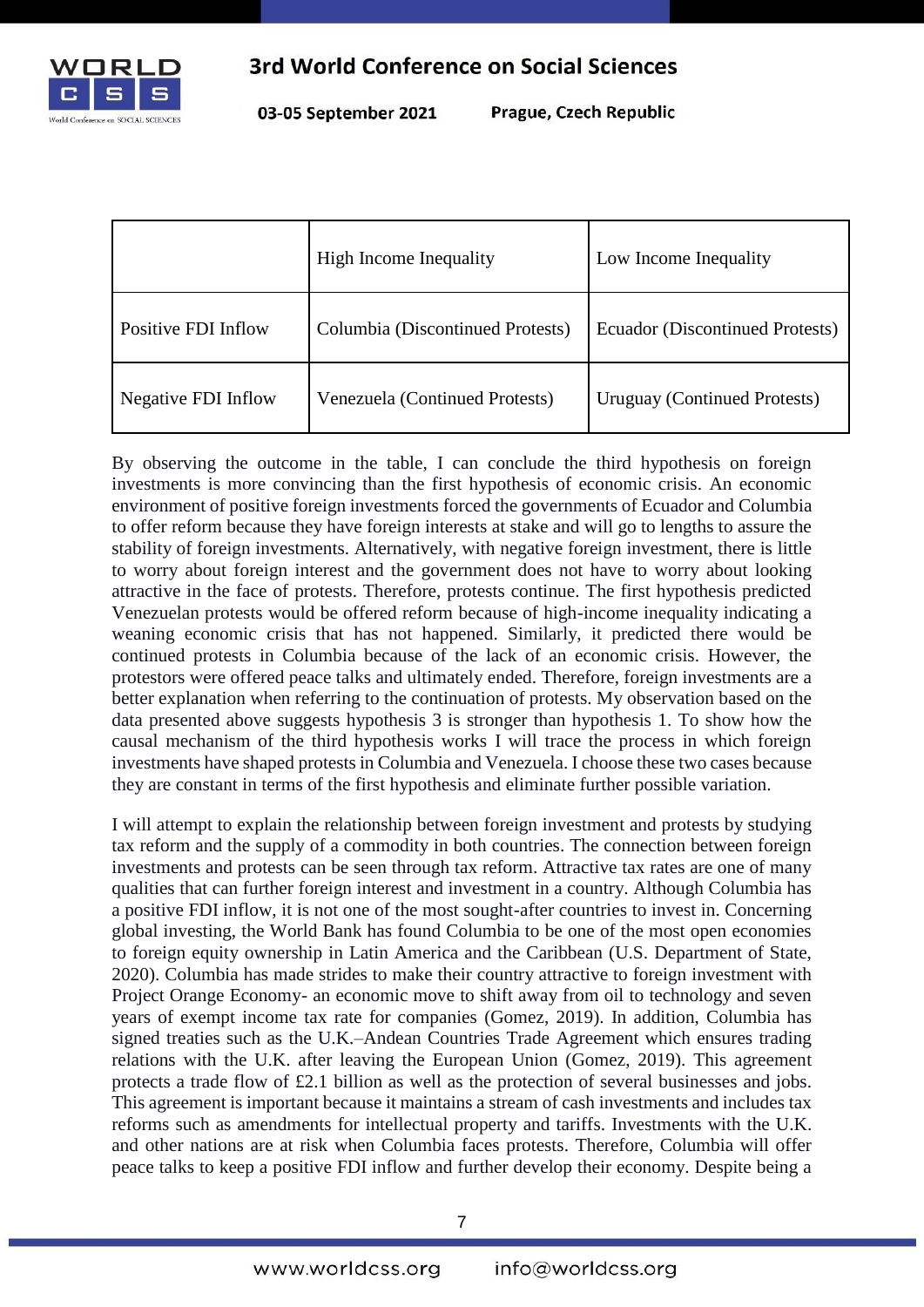

03-05 September 2021

Prague, Czech Republic

major oil producer, Venezuela is suffering from hyperinflation, economic crisis, political instability, and more. These conditions make foreign investment nearly impossible to be profitable. Like Columbia, Venezuela tried to limit its spending and was met with protestors. However, unlike Columbia, Venezuela did not offer anything to protestors. Venezuela has provided tax reform to make the country more attractive such as fiscal bonuses, tax exemptions, and special credit treaties but they are before the timeframe of this case study (Venezuela: Foreign investment, 2021). The status of such reform is unknown in the current unstable political climate. These tax reforms, unlike the ones in Ecuador, overshadowed the nation's negative FDI inflow which shows its lack of incentives and attraction to foreign investors. Another way to look at the connection between foreign investments and protests is the supply of a commodity, specifically oil. Under this approach the higher the availability and production of a commodity, the more likely a country is to have positive FDI. Commodity production is a major driver in foreign investments as it has the opportunity to become different goods or services. For this analysis that commodity is oil. According to the U.S. EIA, Columbia is South America's 3rd largest oil producer and 6th largest crude oil exporter to the U.S. in 2017. This data provides insight into the country's role in major petroleum development. Because Columbia possesses and produces so much of this commodity, it contributes to their positive FDI inflow. Because the Columbian economy is reliant on oil, its overall revenue shrunk significantly when oil prices dropped in 2015. The government tried to limit its spending and cut corners elsewhere like austerity measures which triggered the 2019 protests. Because political and social instability as well as suppressing protests is a major reason for turning away from investing in a country, the Columbian government was quick to settle with protestors. The government wants to continue and increase their rate of positive FDI inflow so therefore they will offer economic reform to maintain their attractiveness to foreign investors. The consequences of continued protests were seen the year before, as the U.S. EIA reported Ecopetrol, a Columbian petroleum company, had to suspend oil production at one of their facilities due to violent protests. This recent protest and halting of their oil industry were a lesson the Columbian government learned from the 2019 austerity protests. However, the same cannot be said for Venezuela. Despite being one of the founding members of the Organization of Petroleum Exporting Countries (OPEC), Venezuela is now one of the smallest producers within the organization. The decline in oil production can be attributed to, but not limited to, a diminishing workforce, shortages of diluents for heavy oil, and the poor financial state of national oil companies (EIA, 2020). This lack of production coupled with the fact that Venezuela is heavily indebted to China for oil loans points to why the country does not have a foreign investment interest. When protests arise, the government has little interest in appeasing protestors because they do not have to protect this industry's image. The governments' attention is focused on the economic and political instability rather than appeasing disinterested foreign investors.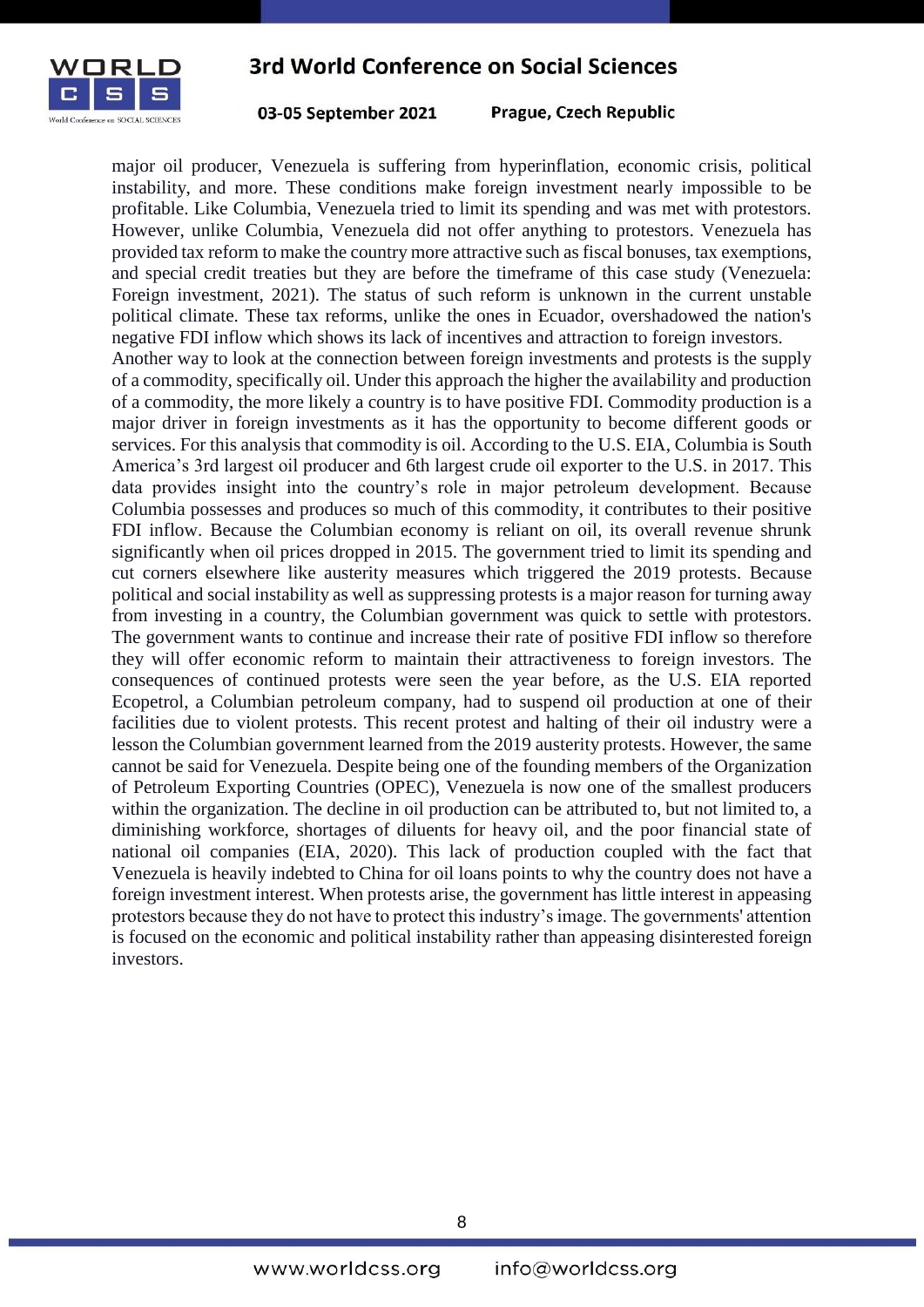

03-05 September 2021

Prague, Czech Republic

There are several factors to explain the differences in FDI between Columbia and Venezuela. Columbia's wide range of tax reforms and high production of oil interests' foreign investors brings in foreign investments. The governments' willingness to compromise with protestors shows investors that the industries and investments are taken seriously. Venezuela, suffering from several economic, social, and political issues, has little time to attend to others. This coupled with the lack of incentives or security for foreign investors making it a very risky

environment for FDI. With no investors to appease, the Venezuelan government does not need to come to a resolution with protestors.

#### **Conclusion**

In conclusion, the economic crisis hypothesis does not hold in this case study as there are differences in protest continuation. However, there was a connection between foreign investments and protest continuation. This claim is supported by evidence from Venezuela where the countries experienced a dip in FDI inflow indicating little foreign interest. This shows the state they do not have to worry about foreign interest- and by extension their opinions of the condition of the state's politics and economy. The state will not offer reform, peace talks, or any solution and protests will continue because it is not incentivized. Conversely, Ecuador's positive FDI inflow shows there is foreign interest and the state is incentivized to maintain a climate of political and economic stability. Therefore, the state has the means to offer reform or a solution.

Previous research has not included Latin America due to the political instability and extensive regime changes. However, as foreign investments travel to this region as protests continue it is imperative to address these issues. Protests serve as communication between constituents and the state serving as a vehicle for furthering democracy. In addition, this research highlights the importance of a commodity, oil, to a state. This product dictates the state decisions as it pertains to relations with other nations' exports.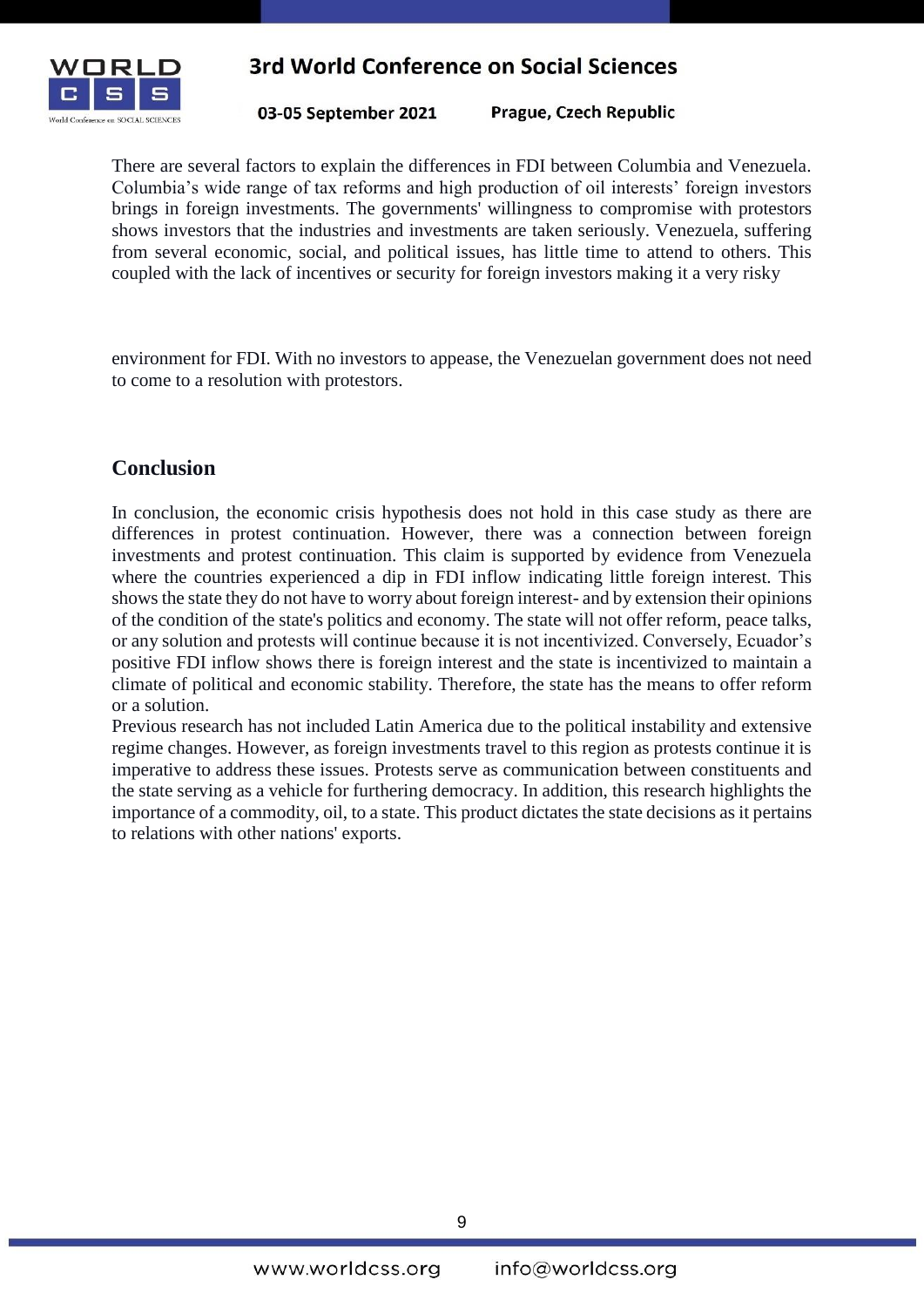

03-05 September 2021

Prague, Czech Republic

#### **Sources**

Arnold, C. (2019, October 14). Ecuador Reaches Fuel Subsidy Deal To End Violent Protests. Retrieved from [https://www.npr.org/2019/10/14/770104729/ecuador-reaches-fuel-subsidy](https://www.npr.org/2019/10/14/770104729/ecuador-reaches-fuel-subsidy-deal-to-end-violent-protests)[deal-to-end-violent-protests](https://www.npr.org/2019/10/14/770104729/ecuador-reaches-fuel-subsidy-deal-to-end-violent-protests)

Brancati, D. (2016). Democracy Protests. doi:10.1017/cbo9781316480960

Brief History. (n.d.). Retrieved from [https://www.opec.org/opec\\_web/en/about\\_us/24.htm](https://www.opec.org/opec_web/en/about_us/24.htm)

- Chappell, B. (2019, October 04). Ecuador In State Of Emergency: End Of Fuel Subsidies Sparks Mass Protests. Retrieved from [https://www.npr.org/2019/10/04/767164081/ecuador-in-state](https://www.npr.org/2019/10/04/767164081/ecuador-in-state-of-emergency-end-of-fuel-subsidies-sparks-mass-protest)[of-emergency-end-of-fuel-subsidies-sparks-mass-protest](https://www.npr.org/2019/10/04/767164081/ecuador-in-state-of-emergency-end-of-fuel-subsidies-sparks-mass-protest)
- Colombia United States Department of State. (2020, December 01). Retrieved from <https://www.state.gov/reports/2020-investment-climate-statements/colombia/>
- Colombia protests: Troops stay on streets as unrest continues. (2019, November 23). Retrieved from<https://www.bbc.com/news/world-latin-america-50531816>
- *Democracy Index*. (2021). Retrieved from [https://pages.eiu.com/rs/753-RIQ-](https://pages.eiu.com/rs/753-RIQ-438/images/democracy-index-2020.pdf?mkt_tok=NzUzLVJJUS00MzgAAAF7f4fyoBBXBa0N9G0wn3Rq1PqAWXXyP0sku6SZRJEM-mKL5Ily58o91etJwy82EjDCaMYfi5OLixXEdhWv9RtPNwj9yDuBBSczWLMPcTngptoEZw)[438/images/democracy-index-](https://pages.eiu.com/rs/753-RIQ-438/images/democracy-index-2020.pdf?mkt_tok=NzUzLVJJUS00MzgAAAF7f4fyoBBXBa0N9G0wn3Rq1PqAWXXyP0sku6SZRJEM-mKL5Ily58o91etJwy82EjDCaMYfi5OLixXEdhWv9RtPNwj9yDuBBSczWLMPcTngptoEZw)[2020.pdf?mkt\\_tok=NzUzLVJJUS00MzgAAAF7f4fyoBBXBa0N9G0wn3Rq1PqAWXXyP0s](https://pages.eiu.com/rs/753-RIQ-438/images/democracy-index-2020.pdf?mkt_tok=NzUzLVJJUS00MzgAAAF7f4fyoBBXBa0N9G0wn3Rq1PqAWXXyP0sku6SZRJEM-mKL5Ily58o91etJwy82EjDCaMYfi5OLixXEdhWv9RtPNwj9yDuBBSczWLMPcTngptoEZw) [ku6SZRJEM](https://pages.eiu.com/rs/753-RIQ-438/images/democracy-index-2020.pdf?mkt_tok=NzUzLVJJUS00MzgAAAF7f4fyoBBXBa0N9G0wn3Rq1PqAWXXyP0sku6SZRJEM-mKL5Ily58o91etJwy82EjDCaMYfi5OLixXEdhWv9RtPNwj9yDuBBSczWLMPcTngptoEZw)[mKL5Ily58o91etJwy82EjDCaMYfi5OLixXEdhWv9RtPNwj9yDuBBSczWLMPcTngptoEZ](https://pages.eiu.com/rs/753-RIQ-438/images/democracy-index-2020.pdf?mkt_tok=NzUzLVJJUS00MzgAAAF7f4fyoBBXBa0N9G0wn3Rq1PqAWXXyP0sku6SZRJEM-mKL5Ily58o91etJwy82EjDCaMYfi5OLixXEdhWv9RtPNwj9yDuBBSczWLMPcTngptoEZw) [w.](https://pages.eiu.com/rs/753-RIQ-438/images/democracy-index-2020.pdf?mkt_tok=NzUzLVJJUS00MzgAAAF7f4fyoBBXBa0N9G0wn3Rq1PqAWXXyP0sku6SZRJEM-mKL5Ily58o91etJwy82EjDCaMYfi5OLixXEdhWv9RtPNwj9yDuBBSczWLMPcTngptoEZw)
- Ecuador repeals law ending fuel subsidies in deal to stop protests. (2019, October 14). Retrieved from<https://www.bbc.com/news/world-latin-america-50038126>
- Gomez, J. (2019, December 20). INSIGHT: Legal and Tax Incentives for Investment in Colombia. Retrieved from [https://news.bloombergtax.com/transfer-pricing/insight-legal-and](https://news.bloombergtax.com/transfer-pricing/insight-legal-and-tax-incentives-for-investment-in-colombia?context=search&index=5)[tax-incentives-for-investment-in-colombia?context=search&index=5](https://news.bloombergtax.com/transfer-pricing/insight-legal-and-tax-incentives-for-investment-in-colombia?context=search&index=5)
- Foreign direct investment, net inflows (BoP, current US\$) Columbia, RB. (n.d.). Retrieved from <https://data.worldbank.org/indicator/BX.KLT.DINV.CD.WD?locations=CO>
- Foreign direct investment, net inflows (BoP, current US\$) Eduador, RB. (n.d.). Retrieved fro[m](https://data.worldbank.org/indicator/BX.KLT.DINV.CD.WD?locations=EC) <https://data.worldbank.org/indicator/BX.KLT.DINV.CD.WD?locations=EC>
- Foreign direct investment, net inflows (BoP, current US\$) Uruguay, RB. (n.d.). Retrieved fro[m](https://data.worldbank.org/indicator/BX.KLT.DINV.CD.WD?locations=UY) <https://data.worldbank.org/indicator/BX.KLT.DINV.CD.WD?locations=UY>
- Foreign direct investment, net inflows (BoP, current US\$) Venezuela, RB. (n.d.). Retrieved from <https://data.worldbank.org/indicator/BX.KLT.DINV.CD.WD?locations=VE>
- Haggard, S., & Kaufman, R. (1996). The Political Economy of Democratic Transitions. *Comparative Politics, 29*(3), 263-283. Retrieved from [https://www.jstor.org/stable/pdf/422121.pdf?casa\\_token=T5EWxEP1hBsAAAAA:tVspv3deJ](https://www.jstor.org/stable/pdf/422121.pdf?casa_token=T5EWxEP1hBsAAAAA:tVspv3deJkqVOuudRumwylV2Z9l3eR9A1wv5R-rD5uhhYDF0To-zCmbFtEjcKs0Rttnf8wB9sK-sNugeVPXzKqcP_o8XQ5GQ-DxOYZxdgddZxdZ9H8rX)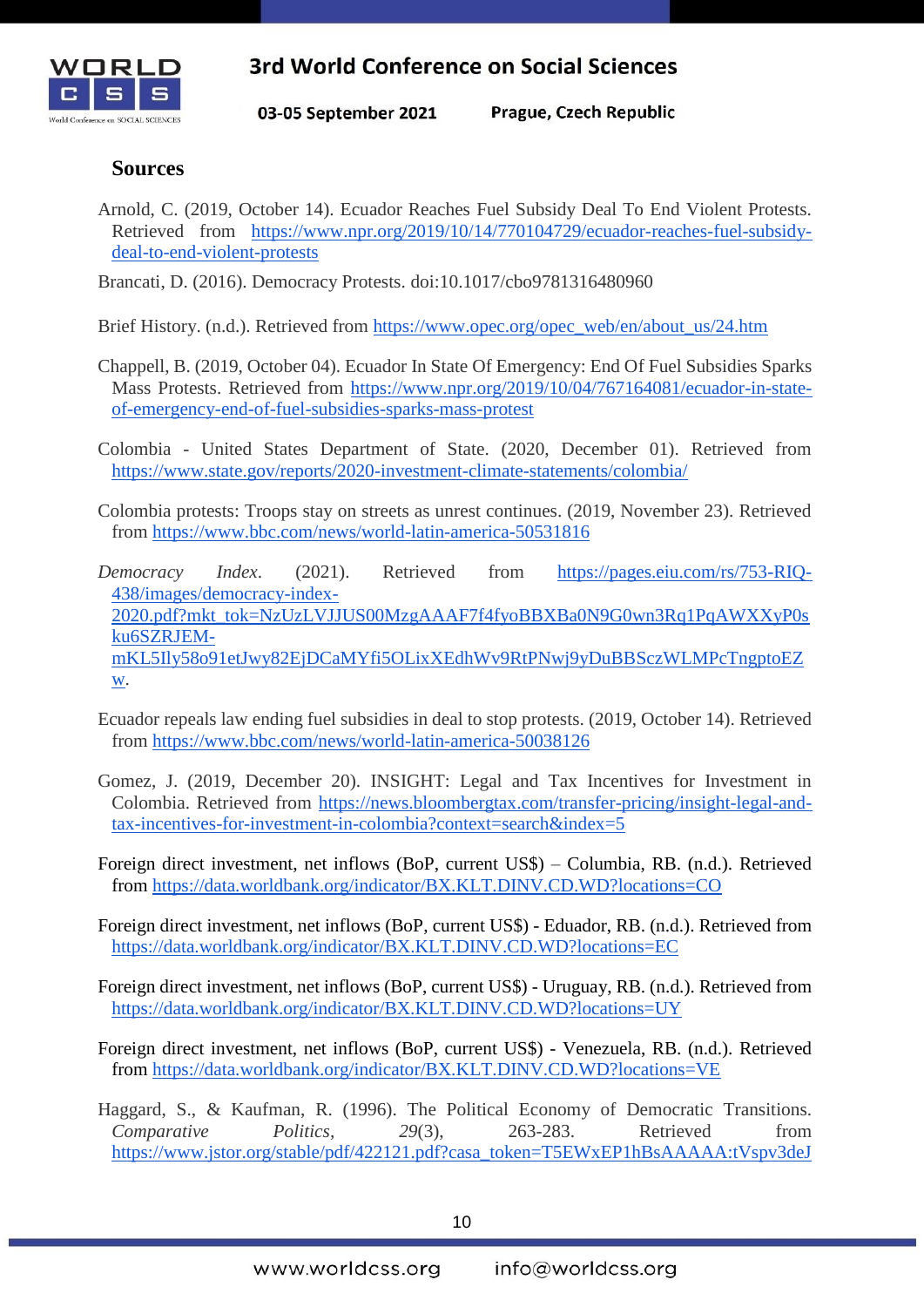

Prague, Czech Republic 03-05 September 2021

[kqVOuudRumwylV2Z9l3eR9A1wv5R-rD5uhhYDF0To-zCmbFtEjcKs0Rttnf8wB9sK](https://www.jstor.org/stable/pdf/422121.pdf?casa_token=T5EWxEP1hBsAAAAA:tVspv3deJkqVOuudRumwylV2Z9l3eR9A1wv5R-rD5uhhYDF0To-zCmbFtEjcKs0Rttnf8wB9sK-sNugeVPXzKqcP_o8XQ5GQ-DxOYZxdgddZxdZ9H8rX)[sNugeVPXzKqcP\\_o8XQ5GQ-DxOYZxdgddZxdZ9H8rX.](https://www.jstor.org/stable/pdf/422121.pdf?casa_token=T5EWxEP1hBsAAAAA:tVspv3deJkqVOuudRumwylV2Z9l3eR9A1wv5R-rD5uhhYDF0To-zCmbFtEjcKs0Rttnf8wB9sK-sNugeVPXzKqcP_o8XQ5GQ-DxOYZxdgddZxdZ9H8rX)

IndexMundi. (n.d.). Retrieved from <https://www.indexmundi.com/factbook/compare/venezuela.ecuador>

Knutsen, C., Wig, T., & Nygård, H. (2016). Autocratic Elections. *World Politics*. Retrieved from [https://www.researchgate.net/publication/311520256\\_Autocratic\\_Elections.](https://www.researchgate.net/publication/311520256_Autocratic_Elections)

New round of protests shakes Venezuela as public services fail. (2020, September 29). Retrieved from [https://www.reuters.com/article/us-venezuela-protests/new-round-of-protests-shakes](https://www.reuters.com/article/us-venezuela-protests/new-round-of-protests-shakes-venezuela-as-public-services-fail-idUSKBN26K3A6)[venezuela-as-public-services-fail-idUSKBN26K3A6](https://www.reuters.com/article/us-venezuela-protests/new-round-of-protests-shakes-venezuela-as-public-services-fail-idUSKBN26K3A6)

- O'Boyle, Brendan | October 23, 2. (2019, October). Why Uruguayans Are Also in the Streets. Retrieved from [https://www.americasquarterly.org/article/why-uruguayans-are-also-in-the](https://www.americasquarterly.org/article/why-uruguayans-are-also-in-the-streets/)[streets/](https://www.americasquarterly.org/article/why-uruguayans-are-also-in-the-streets/)
- Ramirez, M., & Nava, M. (2020, April 26). Venezuela's gasoline goes from world's cheapest to steepest. Retrieved from [https://www.reuters.com/article/us-venezuela-gasoline/venezuelas](https://www.reuters.com/article/us-venezuela-gasoline/venezuelas-gasoline-goes-from-worlds-cheapest-to-steepest-idUSKCN2280H1)[gasoline-goes-from-worlds-cheapest-to-steepest-idUSKCN2280H1](https://www.reuters.com/article/us-venezuela-gasoline/venezuelas-gasoline-goes-from-worlds-cheapest-to-steepest-idUSKCN2280H1)
- Sato, Y., & Wahman, M. (2019). Elite Coordination and Popular Protest: The Joint Effect on Democratic Change. *Democratization*. Retrieved from [https://www.researchgate.net/publication/334459873\\_Elite\\_Coordination\\_and\\_Popular\\_Prote](https://www.researchgate.net/publication/334459873_Elite_Coordination_and_Popular_Protest_The_Joint_Effect_on_Democratic_Change) st The Joint Effect on Democratic Change.
- The World Factbook. (2021, May 3). Retrieved from [https://www.cia.gov/the-world](https://www.cia.gov/the-world-factbook/countries/venezuela/)[factbook/countries/venezuela/](https://www.cia.gov/the-world-factbook/countries/venezuela/)
- The World Factbook. (2021, May 03). Retrieved from [https://www.cia.gov/the-world](https://www.cia.gov/the-world-factbook/countries/ecuador/)[factbook/countries/ecuador/](https://www.cia.gov/the-world-factbook/countries/ecuador/)
- Thompson, M. (2005). More than Just the Final Straw: Stolen Elections as Revolutionary Triggers. *Comparative Politics*. Retrieved from [https://www.researchgate.net/publication/29751486\\_More\\_than\\_Just\\_the\\_Final\\_Straw\\_Stole](https://www.researchgate.net/publication/29751486_More_than_Just_the_Final_Straw_Stolen_Elections_as_Revolutionary_Triggers) [n\\_Elections\\_as\\_Revolutionary\\_Triggers.](https://www.researchgate.net/publication/29751486_More_than_Just_the_Final_Straw_Stolen_Elections_as_Revolutionary_Triggers)
- Venezuela: Foreign investment. (2021, March). Retrieved fro[m](https://santandertrade.com/en/portal/establish-overseas/venezuela/investing) <https://santandertrade.com/en/portal/establish-overseas/venezuela/investing>
- Venezuela vs. Ecuador. (n.d.). Retrieved from <https://www.indexmundi.com/factbook/compare/venezuela.ecuador>
- U.S. Energy Information Administration EIA Independent Statistics and Analysis. (2017, October 5). Retrieved from<https://www.eia.gov/international/analysis/country/ECU>
- U.S. Energy Information Administration EIA Independent Statistics and Analysis. (2020, November). Retrieved from<https://www.eia.gov/international/analysis/country/VEN>